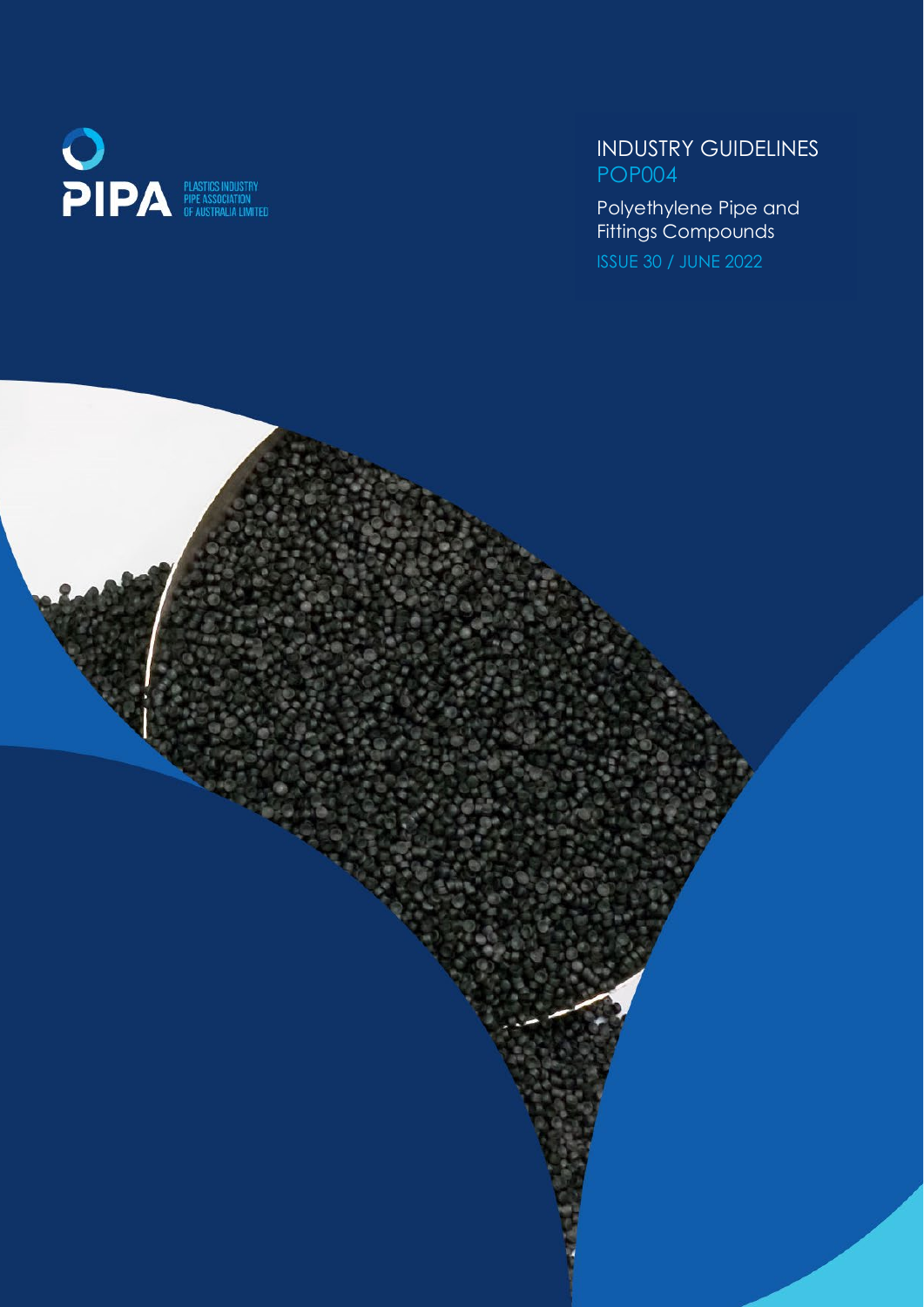# **Polyethylene Pipe and Fittings Compounds**

## **1.0 BACKGROUND**

This document is a listing of PE pipe compounds evaluated against the requirements of AS/NZS 4131 and stripe and jacket compounds evaluated for use with PE pipe manufactured to AS/NZS 4130. In addition, PE100 pipe compounds with enhanced properties, namely, PE112 and PE100 High Stress Crack Resistant (HSCR) are also covered.

The relevant Australian Standards are:

- (i) AS/NZS 4131, Polyethylene (PE) compounds for pressure pipes and fittings. This Standard specifies requirements for compounds used in the manufacture of pressure pipes.
- (ii) AS/NZS 4130, Polyethylene (PE) pipes for pressure applications. This Standard specifies requirements for pipes, and includes stripes and jackets (co-extrusions), plus the relevant compound attributes for these co-extrusions.

**Note 1:** Pipes conforming to AS/NZS 4130 must be extruded from fully pre-compounded material conforming to AS/NZS 4131.

**Note 2:** It is recommended that individual pipe manufacturers confirm colour conformity of stripe and jacket compounds when measured on extruded pipes.

The evaluation process is a desktop review where documentation provided by the compound manufacturer is examined by a panel comprised of pipe manufacturing members with appropriate expertise in this field. This evaluation is undertaken at an identified point in time.

In the case of PE100 pipe compounds (including those with enhanced properties including, PE100 HSCR grades conforming to POP016 and PE112 grades) ongoing retesting is specified for a number of product performance requirements in order to maintain the listing in this document. Ongoing demonstration of conformity is a requirement for PE100 materials as they are used in the most critical applications.

**The evaluation is not a formal product certification and there is no audit of the manufacturing site.**

## **2.0 EVALUATION REQUIREMENTS**

## **2.1 ACCEPTED INFORMATION SOURCES**

The evaluation process involves the acceptance by PIPA of testing and/or analysis conducted by organisations where these organisations are deemed sufficiently competent and have international recognition.

Accepted organisations are those acceptable to PE100+ (listed on the PE100+ website [https://www.pe100plus.com\)](https://www.pe100plus.com/) and PIPA accepted NATA Laboratories in Australia. Additional organisations specifically related to AS/NZS 4020 testing include the Australian Water Quality Centre and Eurofins AMS Laboratories.

Some attributes may be assessed using information provided by the original product manufacturer – for example information relating to carbon black particle size and toluene extract may be provided by the carbon black supplier.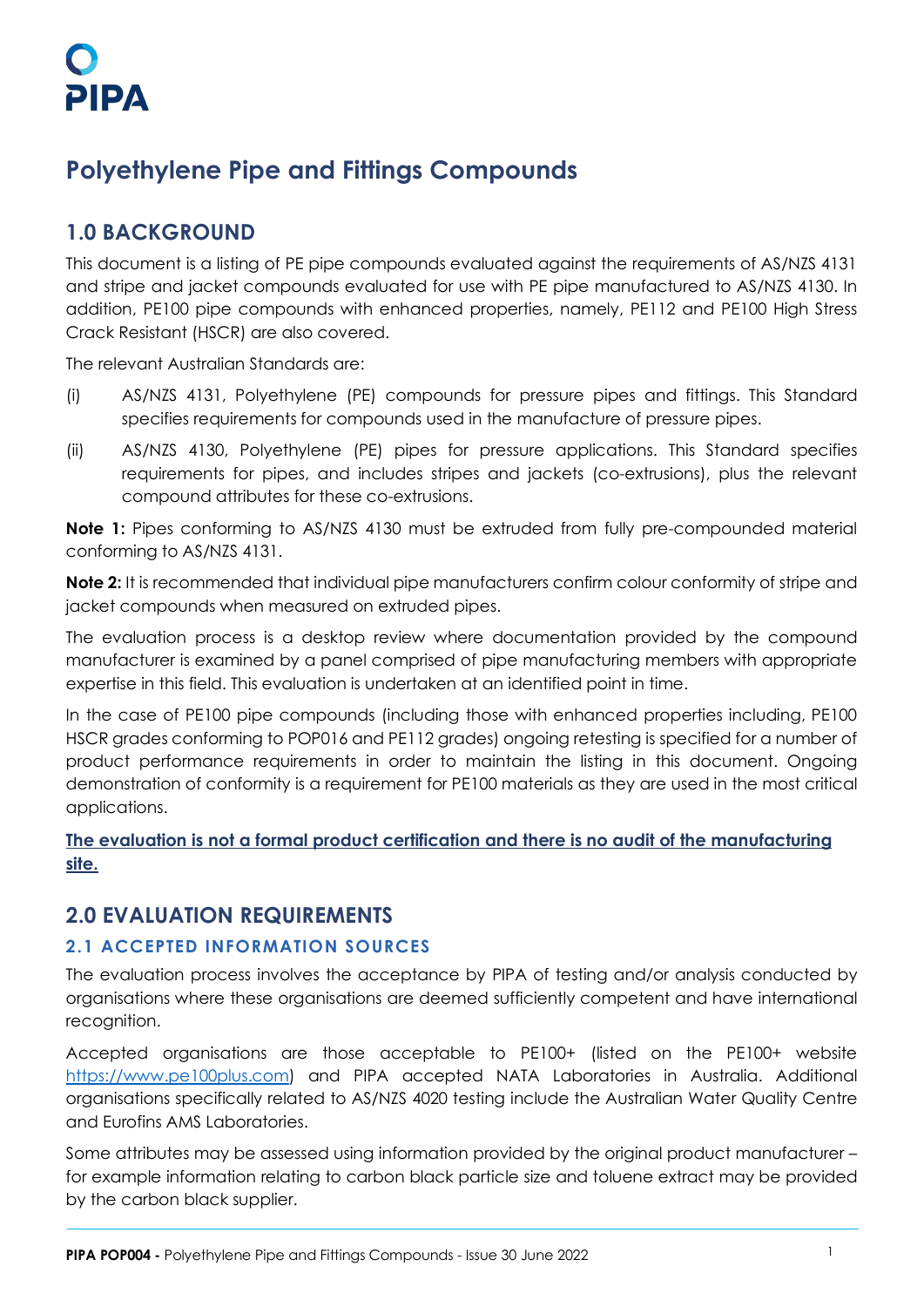## **2.2 MANUFACTURERS' DECLARATION**

**Pipe Compounds:** All submissions require a Manufacturers' Declaration that states that the material is fully pre-compounded and in conformity with AS/NZS 4131 and include where necessary any additional performance claims e.g., POP013 or POP016.

**Stripe and Jacket Compounds:** For stripe and jacket compounds the declaration shall state that the material conforms to AS/NZS 4130 and also meets the additional requirements as required in POP004 e.g., melt flow rate.

## **2.3 AS/NZS 4020 CERTIFICATION**

Conformity with AS/NZS 4020 is a requirement of AS/NZS 4131 for all black, blue, and purple (lilac) compounds. AS/NZS 4131 requires this certification be renewed every 5 years. The POP004 listing contains information about the date of AS/NZS 4020 certification presented at the time of evaluation or provided in subsequent updates by the manufacturer.

Currency of the AS/NZS 4020 certification needs to be confirmed by the resin processor. i.e., the pipe or fitting manufacturer.

The pipe diameters quoted in the listing are the minimum to be used in potable water applications. Diameters smaller than those tested may not be suitable for drinking water applications.

## **2.4 ADDITIONAL REQUIREMENTS OF POP004**

There are references in this document relating to elevated temperature performance and high stress crack resistant PE100 materials (PE100 HSCR) not included in AS/NZS 4131. Also, there are additional requirements relating to MFR (Melt Flow Rate) and HSCR based materials for stripe and colour compounds not included in the Australian Standards. Detailed explanations of elevated temperature performance, PE100 HSCR, HSCR based stripe and jacket compounds and MFR are included in the Appendix of this document.

In addition to this document, a supplementary list of additional materials, used in the manufacture of electrofusion and moulded fittings is provided in POP004A.

## **2.5 MARKET SURVEILLANCE**

PIPA reserves the right to:

- Obtain product from the market and undertake conformity testing.
- Consult with Member companies to obtain test information.

Where such testing or information identifies non-conformity PIPA may choose not to list a compound or to delist an existing compound based on the individual circumstances associated with the nonconformity.

## **2.6 DEMONSTRATING ONGOING CONFORMITY – RETESTING OF PE100 PIPE COMPOUNDS**

In order to maintain the listing in this document as a PE100 or PE100 HSCR pipe compound a selected suite of product performance tests (reduced in scope compared to the initial test requirements and listed below) needs to be carried out by the compound manufacturer every 3 years. Results from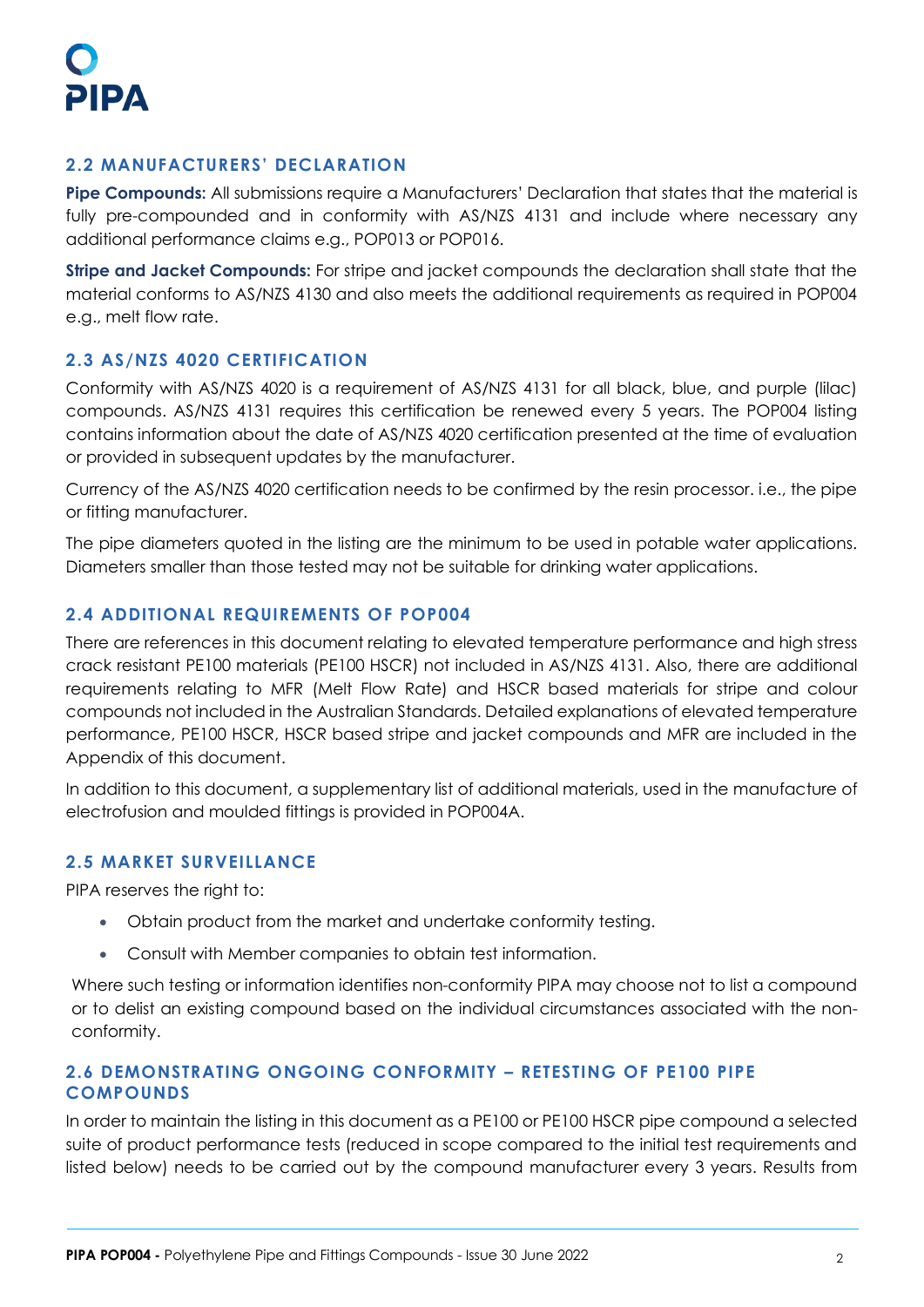# PIPA

these tests, undertaken by accepted information sources must be provided to PIPA within 3 months of the nominated retest period falling due.

## **2.6.1 Testing required for PE100 Compounds consist of:**

**Slow Crack Growth Resistance** determined using the Notched Pipe Test according to ISO 13479. *Note: for PE100+ listed materials the ISO 13479 test results submitted as part of their current listing within the PE100+ process will be accepted as means of demonstrating conformity with POP004.*

### **The following tests are to be performed on the material supplied to conduct the Notched Pipe Test in the Slow Crack Growth Resistance above:**

- MFR5; MFR21 and FRR 21/5 according to ISO1133
- Carbon Black content according to ISO6964
- Carbon Black dispersion according to AS1462.28 or ISO equivalent
- Density according to ISO 1183
- Thermal stability via OIT according to ISO11357

### **Hydrostatic Pressure Testing:** Either of the options defined in a or b below.

- a. In accordance with the note accompanying Table A2 of AS/NZS 4131- That is, perform pressure tests at a minimum of 2 stress levels at test temperatures of 20ºC and 80ºC. The lowest stress level for each temperature is to correspond to the 2500 h failure time from the original ISO 9080 analysis. Three samples are to be tested at each level. The times to failure of these shall not fall below the calculated 99.5% LPL value for the corresponding stress level as derived from the original classification data. Failure to meet this requirement will mean that the compound has changed sufficiently to require full evaluation.
- b. In accordance with CEN/TS 1555-7 and CEN/TS 12201-7 testing at 2 stress levels 12.0 MPa (20 °C, min 100 h) and 11.1 MPa (20 °C, min 2500 h). In addition, every 8 years a test at 4.8 MPa (80 °C, min 5000 h) shall be carried out.

### **2.6.2 Testing required for PE100 HSCR compounds conforming with POP016 consists of:**

**Full Notch Creep Test (FNCT) or its accelerated (ACT) form** according to POP016

### **The following tests are to be performed on the material supplied to conduct the FNCT test:**

- MFR5; MFR21 and FRR 21/5 according to ISO1133
- Carbon Black content according to ISO6964
- Carbon Black dispersion according to AS1462.28 or ISO equivalent
- Density according to ISO 1183
- Thermal stability via OIT according to ISO11357.

#### **Hydrostatic Pressure Testing**: Either of the options defined in a or b below.

a. In accordance with the note accompanying Table A2 of AS/NZS 4131 - That is, perform pressure tests at a minimum of 2 stress levels at test temperatures of 20ºC and 80ºC. The lowest stress level for each temperature is to correspond to the 2500 h failure time from the original ISO 9080 analysis. Three samples are to be tested at each level. The times to failure of these shall not fall below the calculated 99.5% LPL value for the corresponding stress level as derived from the original classification data. Failure to meet this requirement will mean that the compound has changed sufficiently to require full evaluation.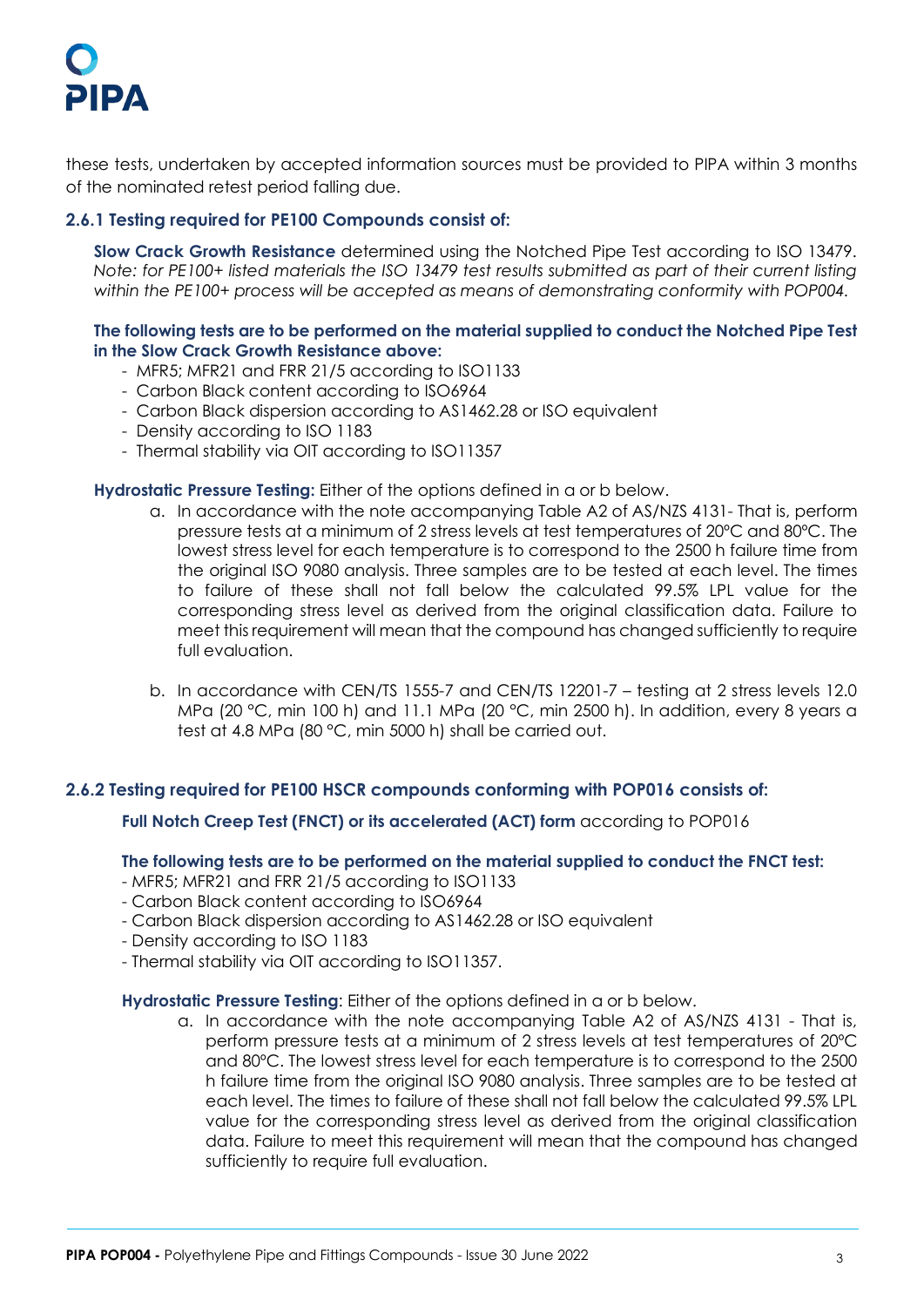

b. In accordance with CEN/TS 1555-7 and CEN/TS 12201-7 – testing at 2 stress levels 12.0 MPa (20 °C, min 100 h) and 11.1 MPa (20 °C, min 2500 h). In addition, every 8 years, a test at 4.8 MPa (80 °C, min 5000 h) shall be carried out.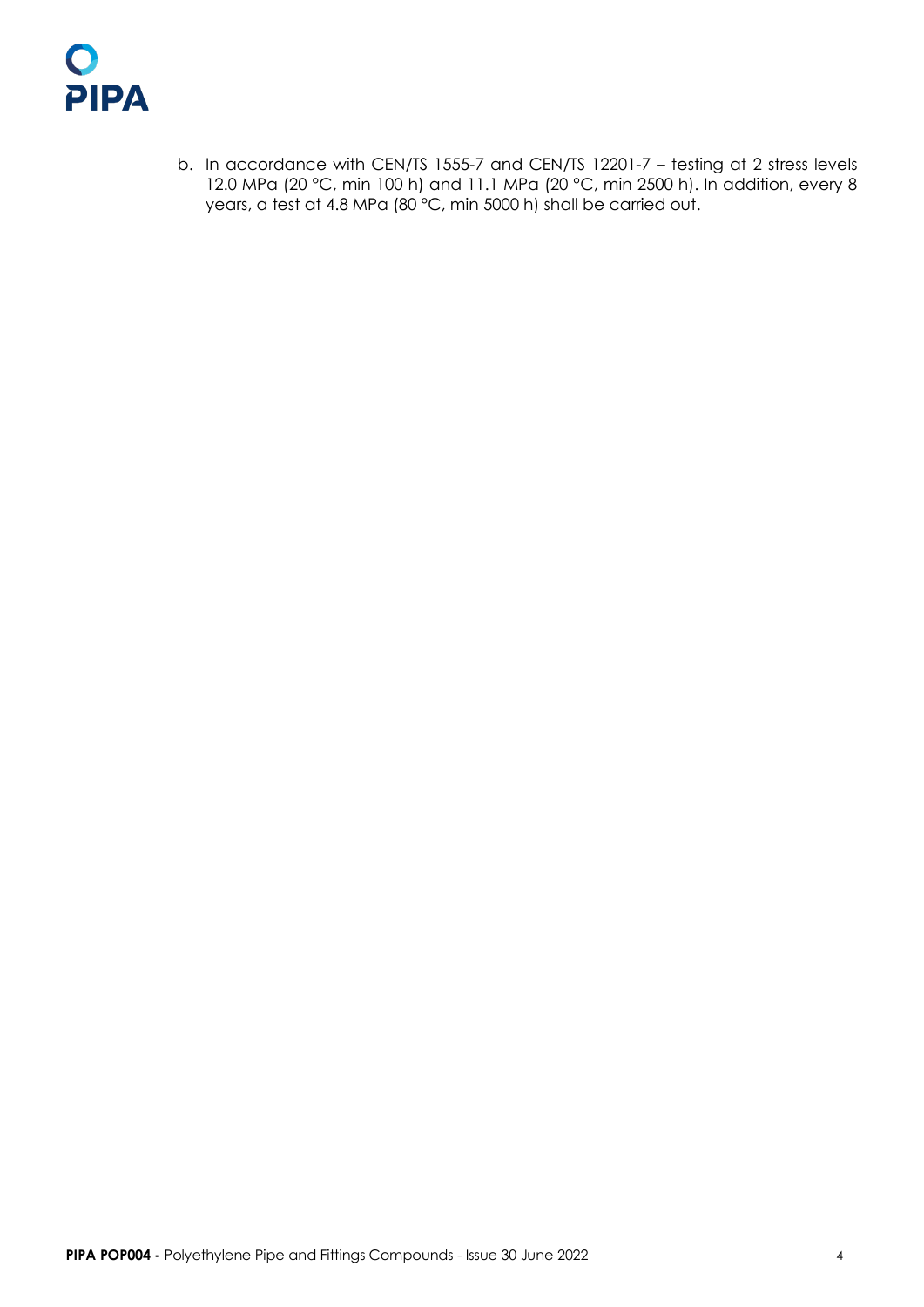O<br>PIPA

# **Pipe Material Compounds – assessed in accordance with AS/NZS 4131**

| <b>MANUFACTURER</b> | <b>MANUFACTURING SITE</b>              | <b>MATERIAL</b>                    | <b>POP013</b><br><b>CONFORMITY</b> | <b>DATE OF LATEST</b><br><b>SUBMISSION</b> | <b>DATE OF AS/NZS</b><br>4020 |
|---------------------|----------------------------------------|------------------------------------|------------------------------------|--------------------------------------------|-------------------------------|
| <b>Borealis</b>     | <b>Finland</b><br><b>Finland</b>       | ME3441 (Yellow)<br><b>ME3444</b>   | Not Assessed<br>Not Assessed       | January 2008<br>January 2008               | December 2019 (16mm<br>ID)    |
| <b>Borouge</b>      | Ruwais, Abu Dhabi<br>Ruwais, Abu Dhabi | ME3440<br>ME3441                   | Not Assessed<br>Not Assessed       | 2003<br>January 2014                       | April 2017 (DN32)             |
| <b>SCGC</b>         | Rayong, Thailand                       | <b>SCGC HDPE</b><br><b>H5211PC</b> | Not Assessed                       | 2008                                       | September 2009<br>(12.5mmID)  |

## **PE80B**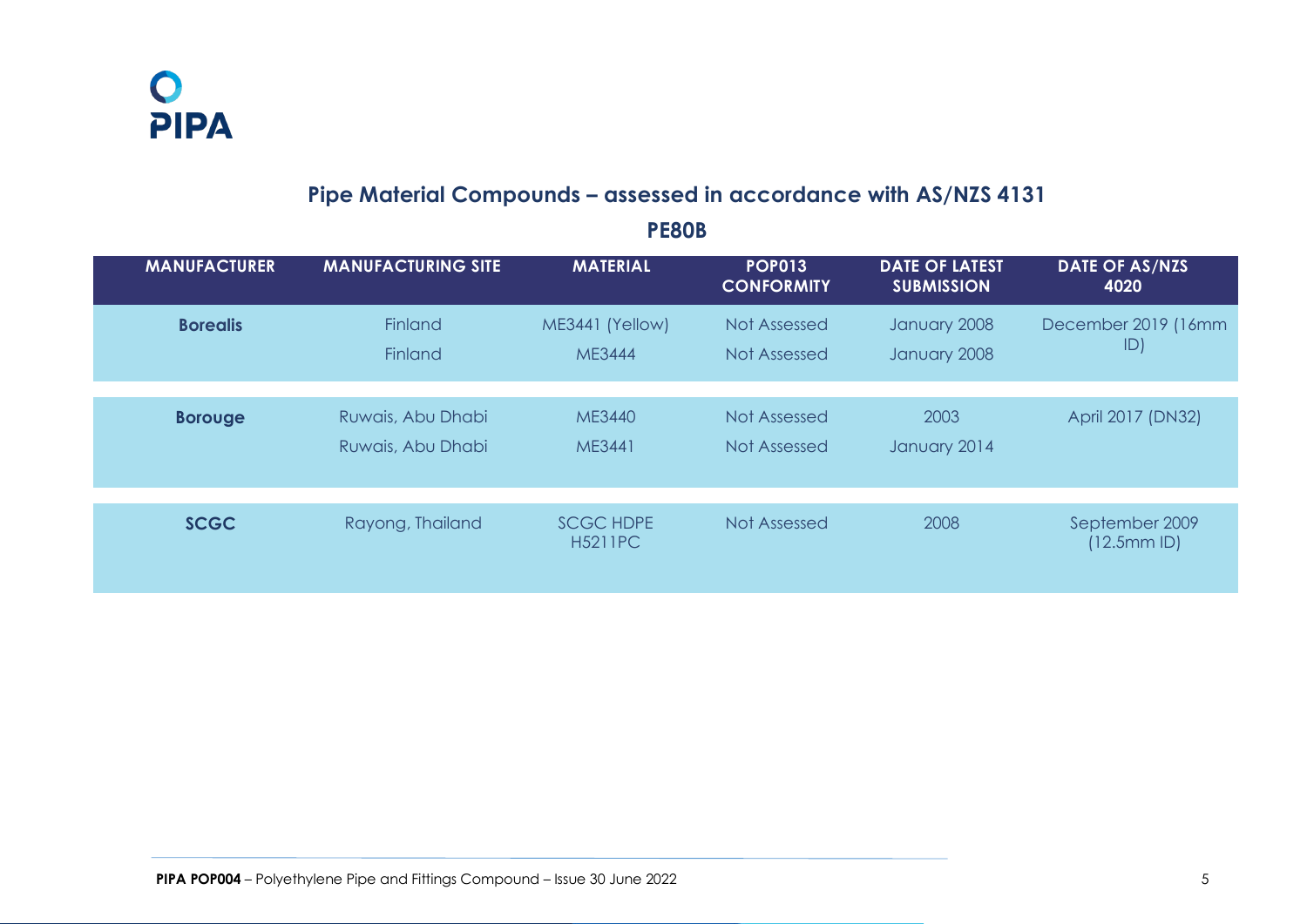# **Pipe Material Compounds – assessed in accordance with AS/NZS 4131 PE 100**

| <b>MANUFACTURER</b>                          | <b>MANUFACTURING SITE</b>                                                        | <b>MATERIAL</b>                                                                           | <b>POP013</b><br><b>CONFORMITY</b>                | <b>DATE OF LATEST</b><br><b>SUBMISSION</b>                                 | <b>DATE OF</b><br><b>RECONFORMITY</b> | DATE OF AS/NZS 4020                                                     |
|----------------------------------------------|----------------------------------------------------------------------------------|-------------------------------------------------------------------------------------------|---------------------------------------------------|----------------------------------------------------------------------------|---------------------------------------|-------------------------------------------------------------------------|
| <b>Lyondell Basell</b>                       | <b>Wesseling, Germany</b><br>SEPC, Saudi Arabia                                  | CRP 100 Black<br>CRP 100 Black                                                            | Yes<br>Yes                                        | December 2007<br>February 2010                                             | <b>March 2022</b>                     | February 2018 (DN16)<br>March 2017 (DN16)                               |
| <b>Borealis</b>                              | Stenungsund, Sweden<br>Porvoo, Finland<br>Stenungsund, Sweden                    | $HE3490 - LS - H$<br>$HE3494 - LS-H (Blue)$<br>$HE3490 - DS - H$                          | Yes<br><b>Not Assessed</b><br>Not Assessed        | October 2011<br>October 2012<br>August 2018                                |                                       | April 2015 (DN16)<br>January 2020 (DN20)<br>September 2018 (DN20)       |
| <b>Borouge</b>                               | Ruwais, Abu Dhabi<br>Ruwais, Abu Dhabi<br>Ruwais, Abu Dhabi<br>Ruwais, Abu Dhabi | <b>HE 3490-LS</b><br><b>HE 3490 LS-H</b><br>HE 3492 LS-H (Orange)<br><b>HE 3490 ELS-H</b> | Yes<br>Not Assessed<br><b>Not Assessed</b><br>Yes | <b>March 2009</b><br>September 2011<br>September 2013<br><b>March 2022</b> |                                       | April 2017 (DN32)<br>September 2016<br>(32mmID)<br>February 2022 (DN32) |
| <b>IRPC Public</b><br><b>Company Limited</b> | Rayong, Thailand                                                                 | <b>P901BK</b>                                                                             | Yes                                               | October 2011                                                               |                                       | March 2018 (DN16)                                                       |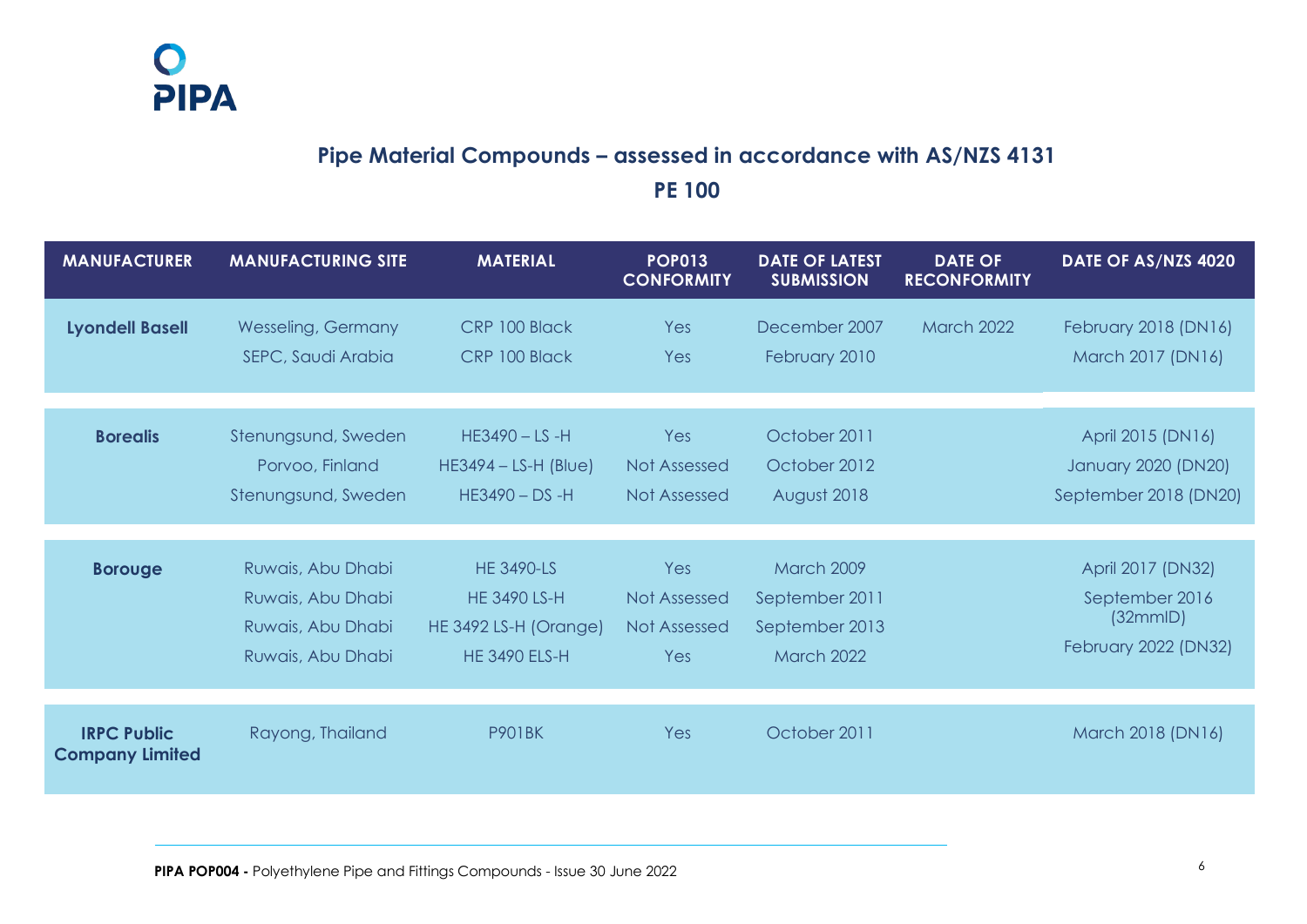# $\bullet$ PIPA

| <b>MANUFACTURER</b> | <b>MANUFACTURING SITE</b>                      | <b>MATERIAL</b>               | <b>POP013</b><br><b>CONFORMITY</b> | <b>DATE OF LATEST</b><br><b>SUBMISSION</b> | <b>DATE OF</b><br><b>RECONFORMITY</b> | DATE OF AS/NZS 4020                                    |
|---------------------|------------------------------------------------|-------------------------------|------------------------------------|--------------------------------------------|---------------------------------------|--------------------------------------------------------|
| <b>KPIC</b>         | Ulsan, South Korea                             | <b>PL600BL</b>                | Yes                                | <b>June 2009</b>                           |                                       | May 2009 (DN16)                                        |
| <b>Qenos</b>        | Altona, Australia                              | <b>HDF 193B</b>               | Yes                                | September 2019                             |                                       | July 2019 (25mm ID)                                    |
| <b>Sabic</b>        | Saudi Yansab and Saudi<br>Kayan<br>Saudi Kayan | P6006 Black<br><b>P6006AD</b> | Yes<br>Yes                         | June 2013<br>March 2017                    |                                       | March 2013 (DN32 – See<br>Note 1)<br>March 2017 (DN32) |

Note 1: There is no AS/NZS 4020 certificate specific to the Saudi Kayan site for P6006 Black. The Saudi Kayan site has been listed on the basis that all other data meets the requirements of AS/NZS 4131 and a Manufacturer's Declaration that all feedstock, additives, and processing is the same as the Saudi Yansab site which does have a specific AS/NZS 4020 certificate.

| <b>SCGC</b> | Rayong, Thailand<br>Rayong, Thailand | SCGC HDPE H1000PC<br><b>SCGC HDPE H1000PBL</b><br>Blue | Yes<br>Not Assessed | January 2013<br><b>March 2012</b> | November 2020<br>(18mmID)<br>July 2018 (25mm ID) |
|-------------|--------------------------------------|--------------------------------------------------------|---------------------|-----------------------------------|--------------------------------------------------|
|             | Rayong, Thailand                     | SCGC HDPE H112PC                                       | Yes                 | August 2015                       | November 2020 (18mm<br>ID)                       |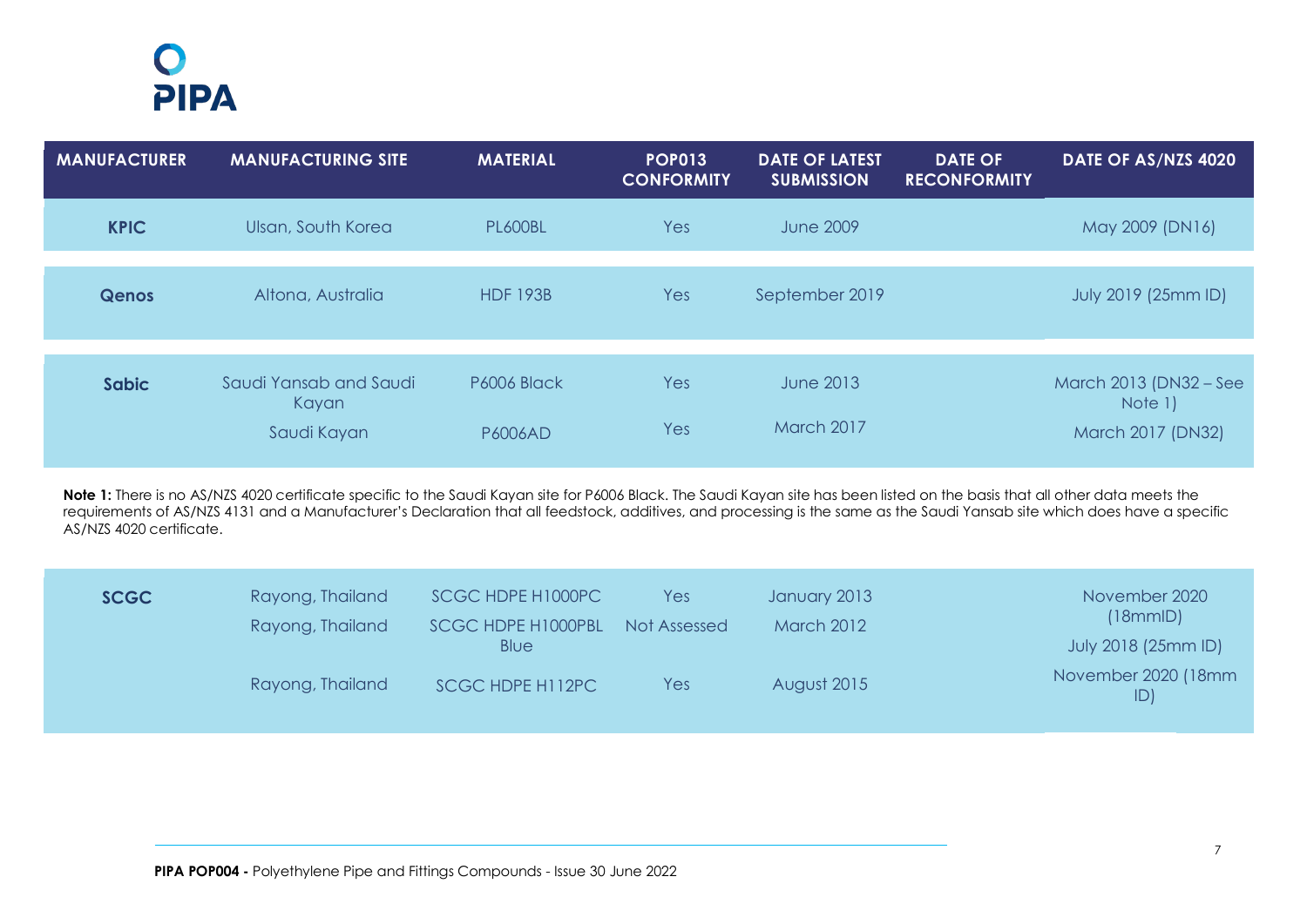# O<br>PIPA

| <b>MANUFACTURER</b>                                                        | <b>MANUFACTURING SITE</b> | <b>MATERIAL</b>       | POPO13<br><b>CONFORMITY</b> | <b>DATE OF LATEST</b><br><b>SUBMISSION</b> | <b>DATE OF</b><br><b>RECONFORMITY</b> | <b>DATE OF AS/NZS</b><br>4020 |
|----------------------------------------------------------------------------|---------------------------|-----------------------|-----------------------------|--------------------------------------------|---------------------------------------|-------------------------------|
| <b>Formosa Plastic</b><br><b>Corporation</b>                               | Kaohsiung, Taiwan         | Taisox 8001BL (Black) | Yes                         | <b>March 2020</b>                          |                                       | February 2018 (24mm<br>ID)    |
| <b>Sinopec</b><br><b>International</b><br>(Australia) Pty Ltd              | Shanghai, China           | YGH041T (Black)       | Not Assessed                | September 2020                             |                                       | <b>July 2017 (DN32)</b>       |
| <b>PTT Global</b><br><b>Chemical Public</b>                                | Rayong, Thailand          | HD8100 MB (Black)     | Not Assessed                | <b>April 2021</b>                          |                                       | April 2021 (26mm ID)          |
| <b>Hanwha</b><br><b>TotalEnergies</b><br><b>Petrochemical Co.,</b><br>Ltd. | Republic of Korea         | XS10B (Black)         | <b>Yes</b>                  | December 2021                              |                                       | October 2021 (25mm<br>ID)     |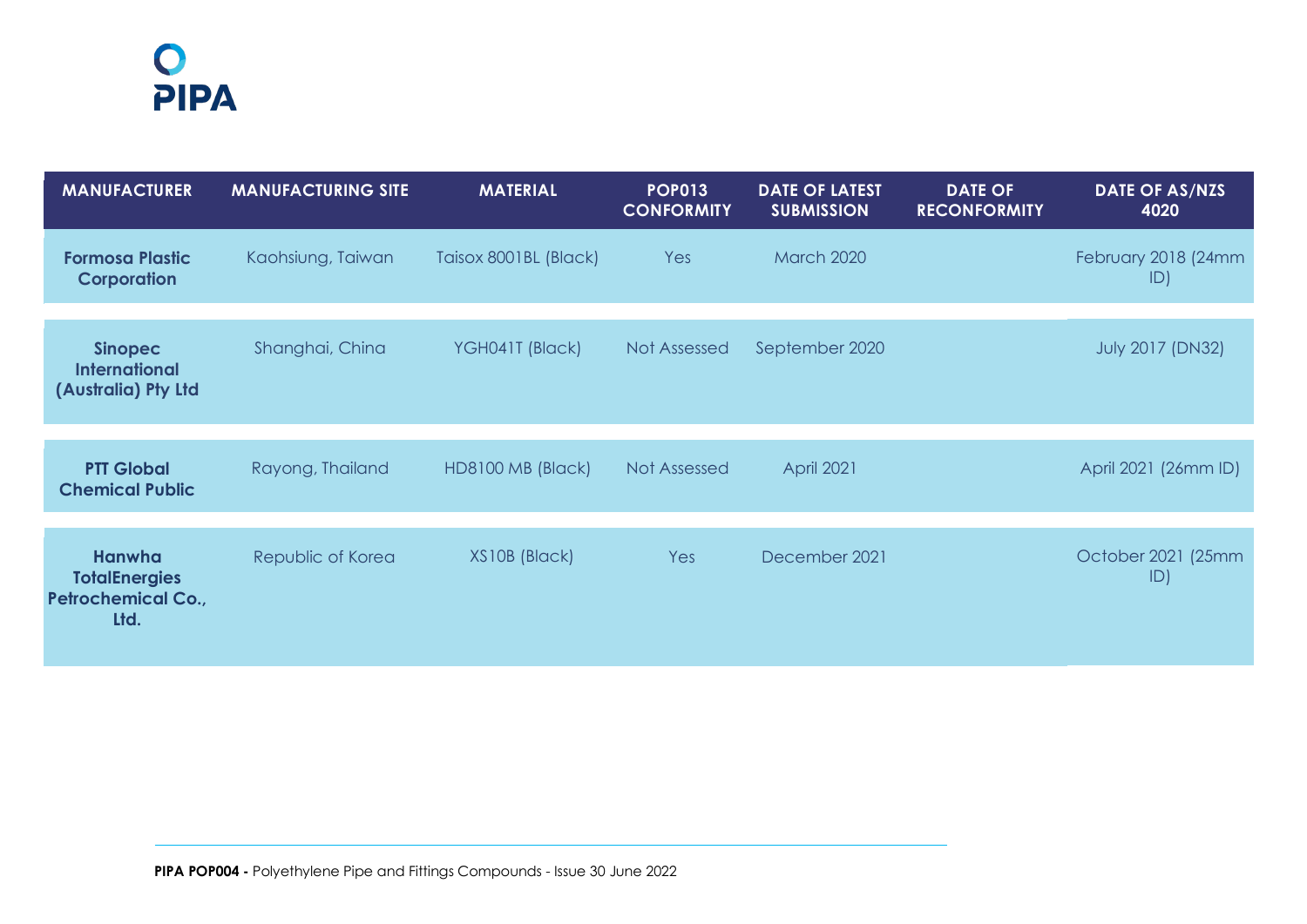

# **Pipe Material Compounds – assessed in accordance with AS/NZS 4131 and meeting the requirements of POP016 High Stress Crack Resistance PE100 PE 100 HSCR**

| <b>MANUFACTURER</b>   | <b>MANUFACTURING SITE</b> | <b>MATERIAL</b>             | <b>POP013</b><br><b>CONFORMITY</b> | <b>DATE OF LATEST</b><br><b>SUBMISSION</b> | <b>DATE OF</b><br><b>RECONFORMITY</b> | <b>DATE OF AS/NZS</b><br>4020 |
|-----------------------|---------------------------|-----------------------------|------------------------------------|--------------------------------------------|---------------------------------------|-------------------------------|
| <b>Qenos</b>          | Altona, Australia         | HCR193B                     | Yes                                | September 2019                             |                                       | July 2019 (25mm ID)           |
| <b>LyondellBasell</b> | <b>Wesseling, Germany</b> | <b>CRP100RCD Black</b>      | Yes                                | <b>June 2018</b>                           |                                       | February 2018 (DN16)          |
|                       |                           | <b>CRP 100 Resist Black</b> | Yes                                | May 2020                                   |                                       | December 2018<br>(DN20)       |

8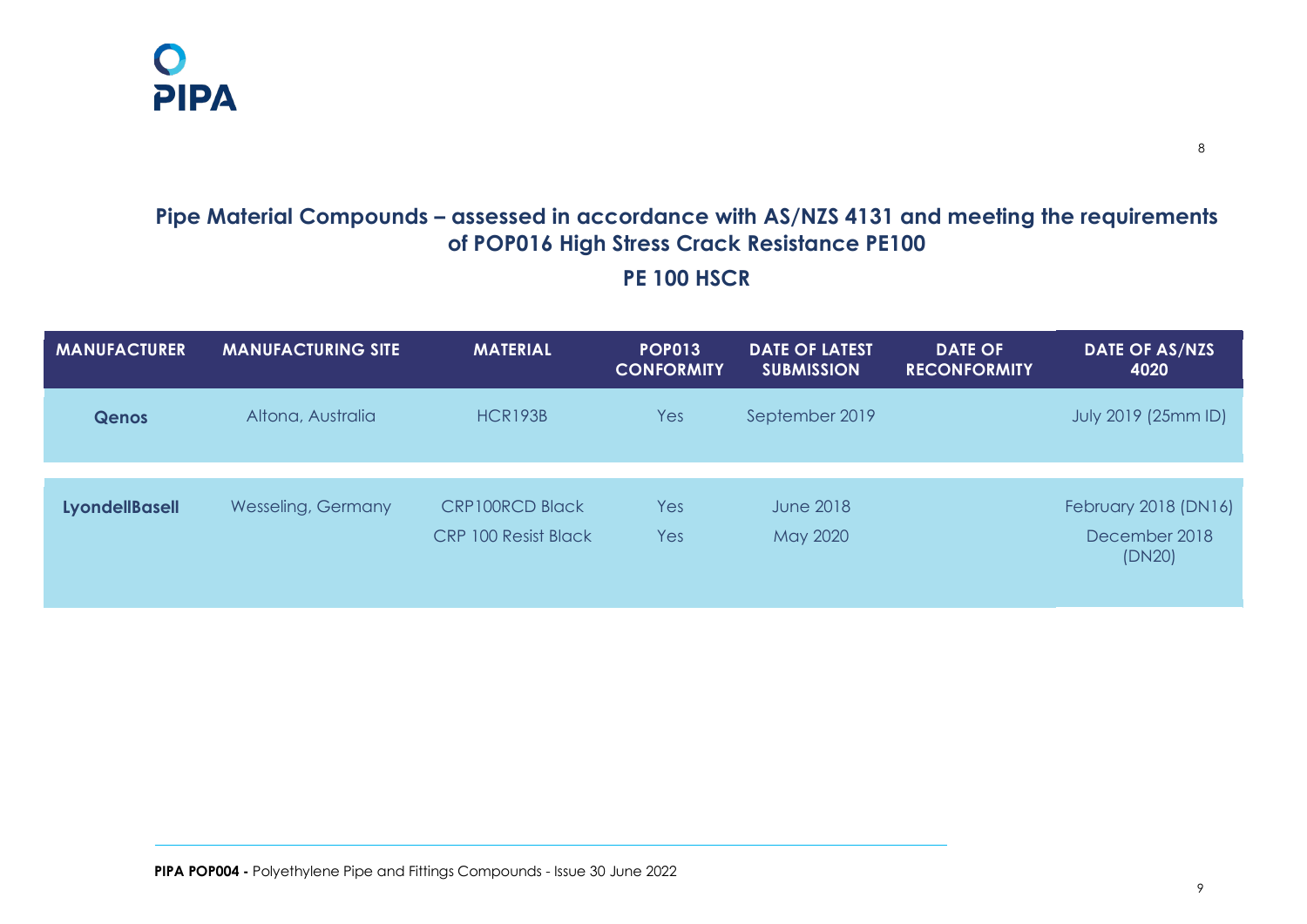# $\overline{O}$ PIPA

# **Stripe and Jacket materials – assessed in accordance with AS/NZS 4130 PE100**

| <b>MANUFACTURER</b>            | <b>PE 100</b>              | <b>DATE SUBMITTED</b> |
|--------------------------------|----------------------------|-----------------------|
| <b>LYONDELLBASELL ADVANCED</b> | EH6747 U Blue              | <b>Prior 2008</b>     |
| <b>POLYOLEFINS</b>             | <b>EH5348 U Red</b>        | <b>Prior 2008</b>     |
|                                | EH6574 U Purple            | <b>Prior 2008</b>     |
|                                | EH3748 U Yellow            | <b>Prior 2008</b>     |
|                                | EH0349 U White             | <b>Prior 2008</b>     |
| <b>POLYMER DIRECT</b>          | <b>SCGC H1000PWI White</b> | February 2012         |
|                                | <b>SCGC H112PBL Blue</b>   | <b>June 2022</b>      |
|                                | <b>SCGC H112PYL Yellow</b> | <b>June 2022</b>      |
|                                |                            |                       |
| <b>PRICE PLASTICS</b>          | JS070522WH White           | <b>June 2022</b>      |
|                                | JS090507YE Yellow          | November 2019         |
|                                | JS070314PU Purple          | <b>March 2012</b>     |
|                                | JS10111GY Grey             | October 2011          |
|                                | <b>JS10118GR Green</b>     | March 2020            |
|                                | <b>CP100816BL P Blue</b>   | September 2012        |
|                                | JS090320LB Light Blue      | November 2019         |
|                                | <b>JS090615BE Cream</b>    | November 2012         |
|                                | JS090730OR Orange          | January 2011          |
|                                |                            |                       |
| <b>MARTOGG</b>                 | YW1150 Yellow              | <b>July 2012</b>      |
|                                | YW1171 Yellow              | <b>July 2012</b>      |
|                                | W1406 White                | <b>July 2012</b>      |
|                                | <b>BE2216 Blue</b>         | <b>July 2012</b>      |
|                                | BE2242 Blue                | <b>July 2012</b>      |
|                                | GN1924 Green               | <b>July 2012</b>      |
|                                | <b>RD1938 Red</b>          | <b>July 2012</b>      |
|                                | RD1937 Purple              | <b>July 2012</b>      |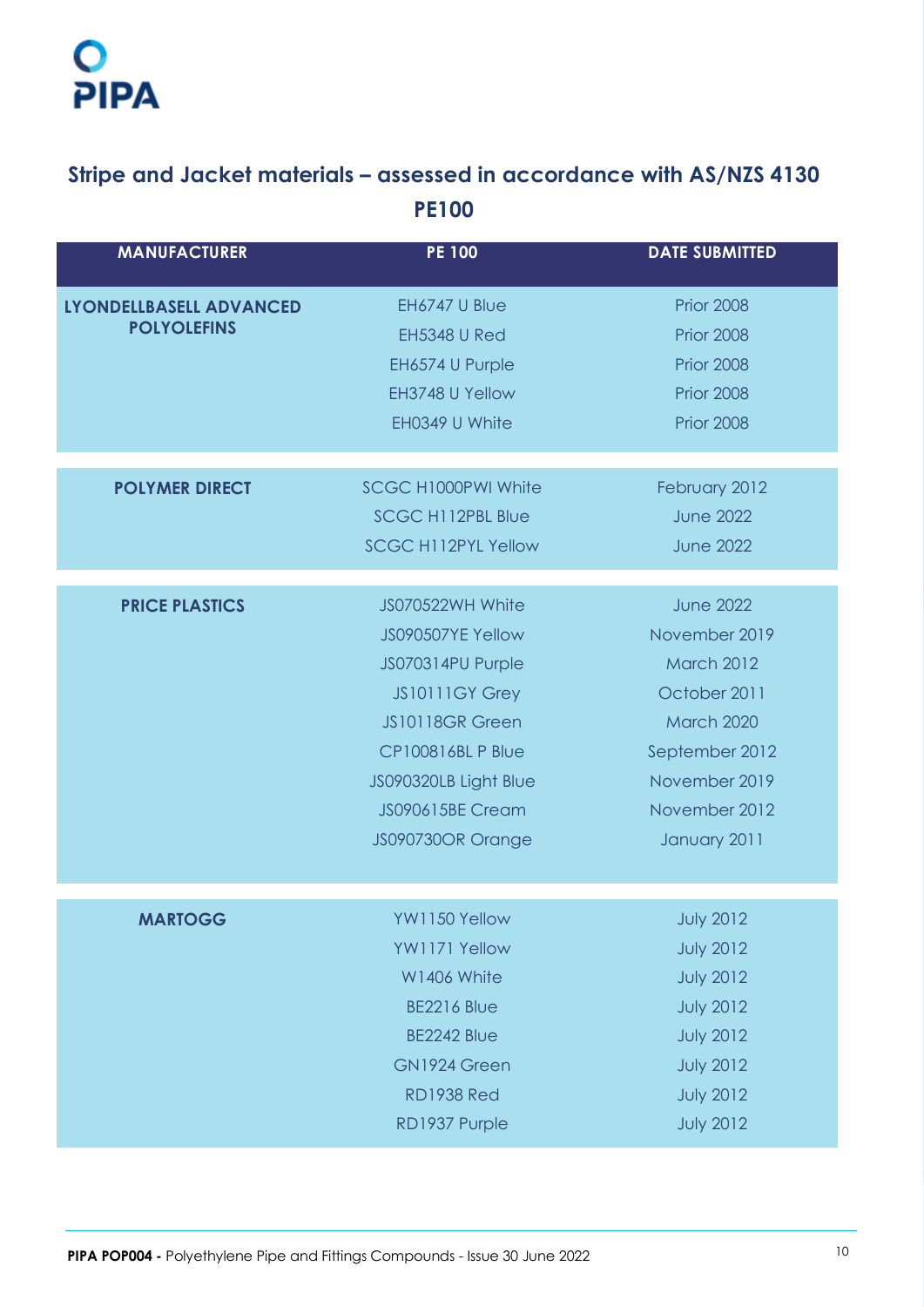# O<br>PIPA

| <b>MANUFACTURER</b>    | <b>PE 100</b>                           | <b>DATE SUBMITTED</b> |
|------------------------|-----------------------------------------|-----------------------|
| <b>POLYPACIFIC</b>     | POLYCOMP 6030 UVH 5703 Lilac            | October 2013          |
|                        | POLYCOMP 6030 UVH 8388 White            | October 2014          |
|                        | POLYCOMP 6030 UVH 3236 Green            | October 2014          |
|                        | <b>POLYCOMP 6030 UVH 6270</b><br>Orange | October 2014          |
|                        | POLYCOMP 6030 UVH 5714 Purple           | April 2010            |
|                        | POLYCOMP 6030 UVH 4069 Yellow           | August 2015           |
|                        | POLYCOMP 6030 UVH 5719<br>Cream         | August 2015           |
|                        | POLYCOMP 6030 UVH 6275 Red              | August 2015           |
|                        | POLYCOMP 6030 UVH 7F12 Grey             | August 2015           |
|                        | POLYCOMP 6030 UVH 2340 Dark<br>Blue     | November 2015         |
|                        | POLYCOMP 6030 UVH 2321 Blue             | October 2013          |
|                        | POLYCOMP 6030 UVH 4056 Pale<br>Yellow   | October 2013          |
|                        | POLYCOMP 6030 UVH 2359 Light<br>Blue    | <b>July 2017</b>      |
|                        | POLYCOMP 6030 UVH 6350 Bright<br>Orange | September 2018        |
|                        | POLYCOMP 6030 UVH 3284 Lime<br>Green    | August 2019           |
|                        | POLYCOMP 6030 UVH 4117 Yellow           | August 2019           |
| <b>INFORM PLASTICS</b> | CP111169AHDUVAO PE100 White             | March 2017            |
|                        | CP52902AHDUVAO PE100 Cream              | March 2017            |
|                        | CP21977AHDUVAO PE100 Yellow             | March 2017            |
|                        | CP80882AHDUVAO PE100 Purple             | March 2017            |
|                        | CP42746AHDUVAO PE100 Red                | March 2017            |
|                        | CP72912AHDUVAO PE100 Blue<br>(Bluebell) | March 2017            |
|                        | CP62548AHDUVAO PE100 Green              | March 2017            |
|                        | CP92965AHDUVAO PE100 Grey               | March 2017            |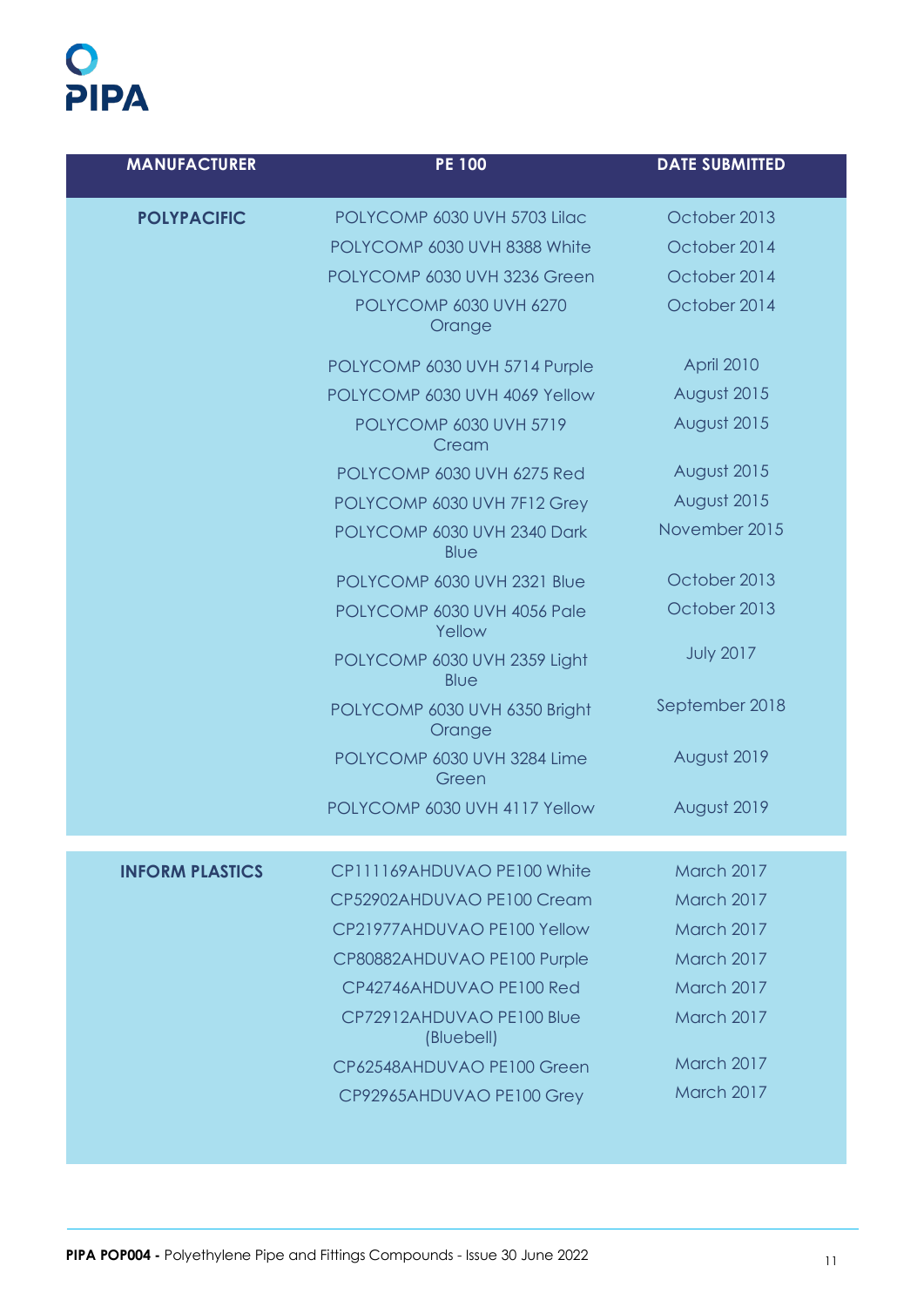# **Stripe and Jacket materials – assessed in accordance with AS/NZS 4130 and meeting the requirements of POP016 High Stress Crack Resistance PE100**

# **PE 100 HSCR**

| <b>MANUFACTURER</b>   | <b>PE 100 HSCR</b>       | <b>DATE SUBMITTED</b> |
|-----------------------|--------------------------|-----------------------|
| <b>LYONDELLBASELL</b> | <b>EH41076U (Blue)</b>   | August 2021           |
|                       | <b>EH61075U (Violet)</b> | August 2021           |
|                       | EH81074U (Bright White)  | August 2021           |
|                       |                          |                       |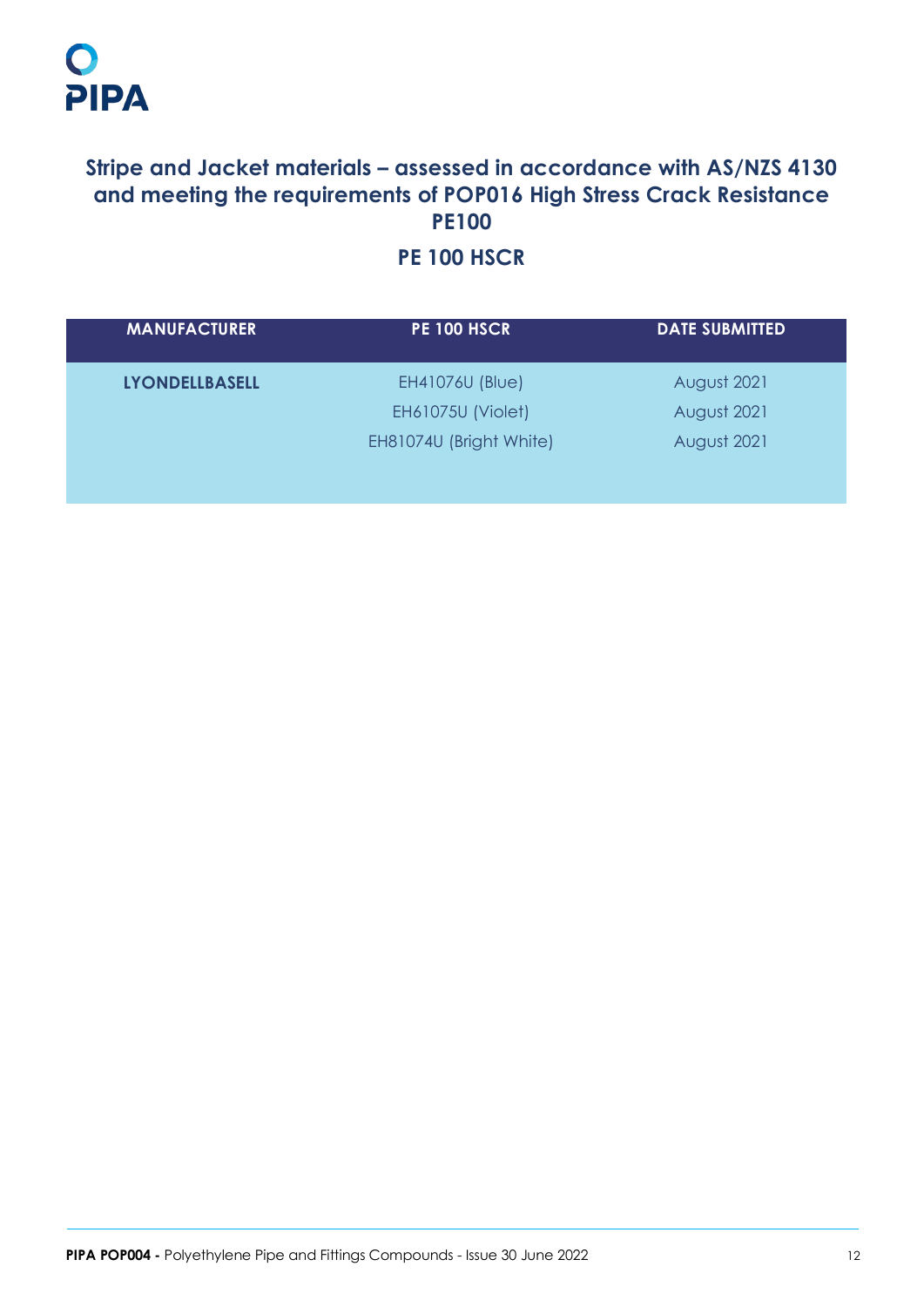## **APPENDIX**

## **ELEVATED TEMPERATURE PERFORMANCE**

The majority of PE pipe installations operate at approximately 20°C or lower. It should be noted that 20°C is the temperature at which the minimum required strength (MRS) of the PE compound is defined. The MRS being the lower predicted limit of the hydrostatic strength at a time of 50 years, rounded down<sup>[1](#page-13-0)</sup>. Therefore, for the majority of PE pipelines there is no need to apply any temperature rerating factor when calculating the maximum allowable operating pressure (MAOP). However, there are some polyethylene pipeline applications where temperatures higher than 20°C are encounteredcoal seam gas, above ground pipelines and bore water are examples. Because the properties of PE are temperature dependent it is necessary to apply a temperature rerating factor when calculating the MAOP for these higher temperature applications.

To determine the PE material classification according to ISO 9080, as required by AS/NZS 4131, a series of stress rupture pressure tests are performed at 20°C, 60°C and 80°C. ISO 9080 describes the procedure that allows the mathematical relationship between hoop stress, test temperature and time-to-failure to be calculated. It is from this relationship that the temperature rerating design factors in POP013 have been determined. These factors are the ratio of the MRS to the 97.5% lower prediction limit (σLPL) at the given temperature. ISO 9080 also provides explicit rules governing the maximum time to which the failure stress can be extrapolated at any temperature. The longer the pressure tests have been conducted, the longer the extrapolation.

PIPA has used this approach to determine the elevated temperature performance of the several, but not all materials listed in POP004 or POP004A. These are realistic, expected performances based on actual test data.

All materials listed in POP004 and POP004A will, as a minimum, meet the elevated performance nominated in ISO 13761 Plastics pipes and fittings – Pressure reduction factors for polyethylene pipeline systems for use at temperatures above 20°C. But in addition, there are some materials that have sufficient test data confirming they also meet the higher requirements of POP013. Those materials shown to meet not only the requirements of AS/NZS 4131 but also the extended performance of POP013 are identified in this guideline as "POP013 conformity demonstrated – Yes".

It must be understood that the materials that do not have the additional stress rupture data to demonstrate conformity with POP013 are not inferior with respect to POP004 and POP004A requirements.

For materials listed in this guideline that have not demonstrated conformity with POP013 ("Not assessed"), refer to AS/NZS 2033 Tables 3.1 and 3.2 for guidance.

<span id="page-13-0"></span><sup>&</sup>lt;sup>1</sup> The complete definition of MRS according to AS/NZS 4131 is "The required value of σ<sub>LPL</sub> for a temperature of 20°C and a time of 50 years (σ<sub>20, 50 years, 0.975)</sub>), rounded down to the next smaller value of the R10 series or the R20 series conforming to ISO 3, ISO 497 or ISO 12162, depending on the value of the  $\sigma_{LPL}$ . The MRS is expressed as a hoop stress in megapascals.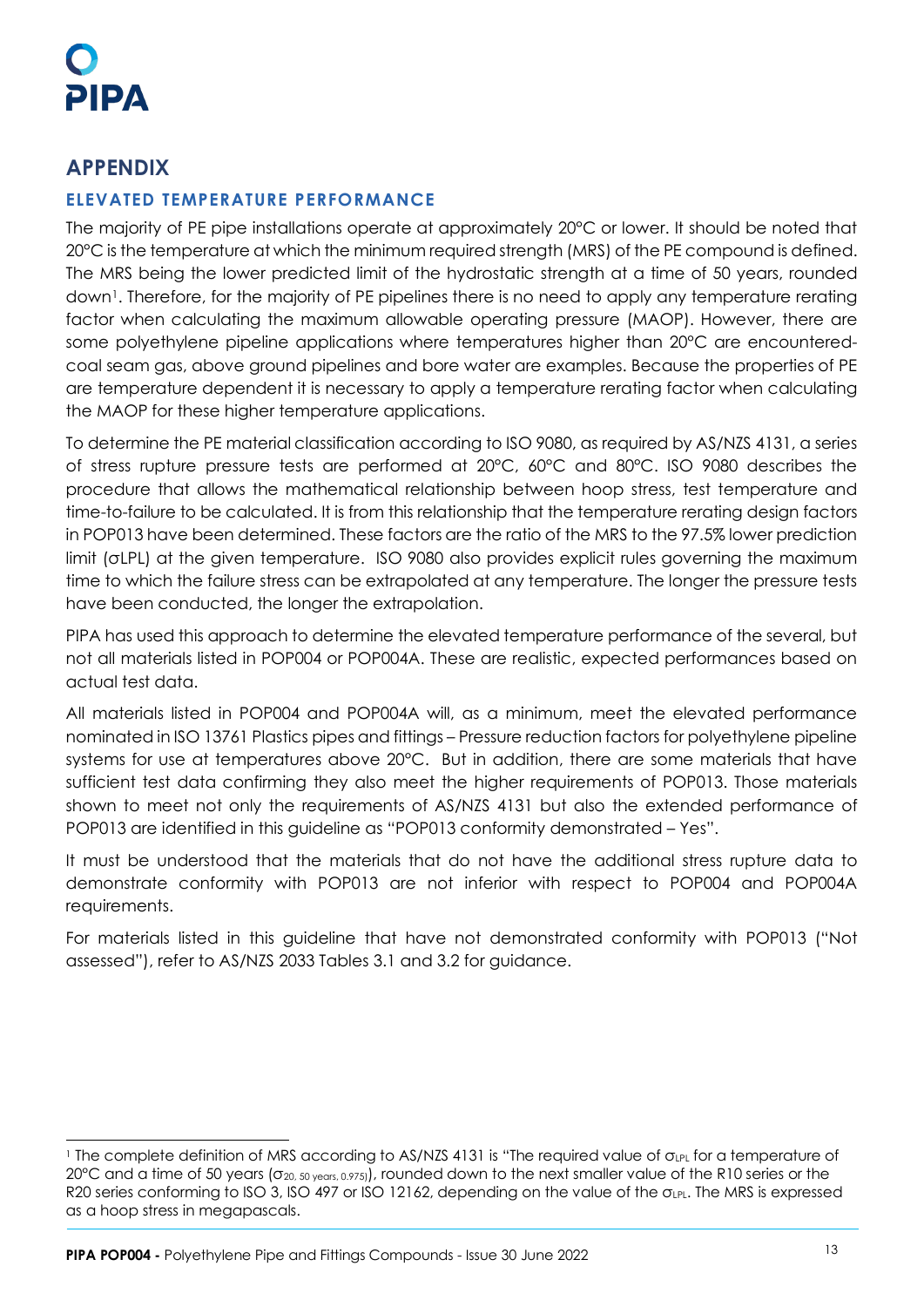# ІРА

## **MELT FLOW RATE**

Stripe and jacket compounds listed in POP004 are required to meet the requirements nominated in AS/NZS 4130. In addition to these requirements PIPA has introduced a requirement that must be met before these compounds are listed in POP004. The additional requirement relates to the control of Melt Flow Rate (MFR measured at 190°C/5 kg load) for these compounds.

The additional requirement is for MFR of striping and jacketing compounds to be within +/-30% deviation of the MFR value reported for the base polymer grade used in production of the striping or jacketing compound – measured using the test method specified in ISO 1133.

The reason this requirement has been added is that MFR is an industry accepted indication of the molecular weight of a polymer which in turn determines mechanical strength of the product. A change in the MFR value measured on striping and jacketing compounds relative to the MFR value of the starting base polymer would indicate a change in molecular weight and deterioration of mechanical performance of the compound. This could lead to implications for the quality of the final pipe product where striping or jacketing compound had been used. MFR change of +/-30% is considered, based on current industry experience, acceptable to ensure the quality and integrity of the striping and jacketing compound.

## **HIGH STRESS CRACK RESISTANT PE100 MATERIALS (PE100 HSCR)**

High Stress Crack Resistant PE100 (PE100 HSCR) is a PE100 material which offers greater resistance to slow crack growth than regular PE100. This is particularly important where the pipe is prone to damage during installation.

There are currently no established national or international standards that define high stress crack resistant PE100 materials. As an interim measure there is a need to provide guidance to define the parameters that characterise PE100 HSCR grades. PIPA document POP016 sets out the performance requirements that will be used to define PE100 HSCR material during this interim period.

PE100 HSCR compounds must conform to both AS/NZS 4131 and the requirements listed in POP016. Compounds meeting all these requirements are identified in POP004 as PE100 HSCR.

## **HIGH STRESS CRACK RESISTANT PE100 COLOURED COMPOUNDS**

Where a coloured stripe or jacket is specified for a HSCR pipe it is recommended that the coloured compound meet all of the existing requirements for standard PE100 coloured compounds but in addition the base resin must be a material meeting the requirements of POP016.

## **PE112 MATERIALS**

PE pipe compounds falling into the PE112 classification are defined by ISO 12162 (i.e., having a 50 year  $\sigma_{LPL} \ge 11.2$ MPa at 20°C) are otherwise only assessed against the standard PE100 performance criteria and, where applicable, the additional requirements of POP013. This approach has been taken as there is no current provision in the relevant ISO or AS/NZS standards for defining the complete set of performance criteria for PE112 compounds. Consequently, pipe compounds with an MRS of 11.2MPa, and proven to meet all other aspects of the PE100 performance criteria, will be listed as PE100 materials.